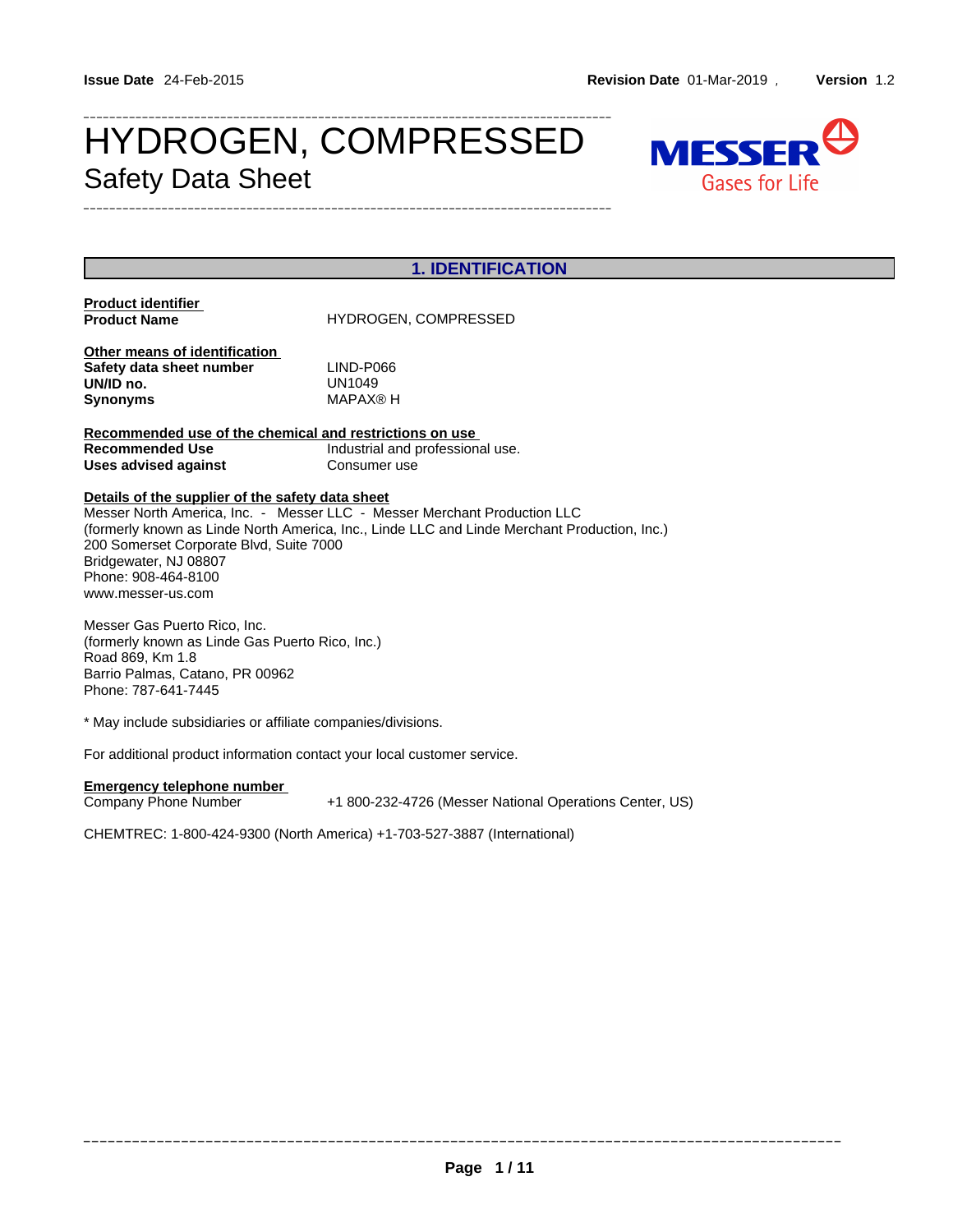# **2. HAZARDS IDENTIFICATION**

### **Classification**

This chemical is considered hazardous by the 2012 OSHA Hazard Communication Standard (29 CFR 1910.1200).

| Flammable<br>gases             | <i>⊾</i> ategorٽ          |
|--------------------------------|---------------------------|
| הו<br>under pressure<br>lGases | <b>ICompressed</b><br>aas |
| ירו<br>Simple asphyxiants      | 'Yes                      |

#### **Label elements**



**Signal word Danger**

#### **Hazard Statements**

Extremely flammable gas Contains gas under pressure; may explode if heated May displace oxygen and cause rapid suffocation May form explosive mixtures with air Burns with invisible flame

#### **Precautionary Statements - Prevention**

Do not handle until all safety precautions have been read and understood Keep away from heat, sparks, open flames, hot surfaces. — No smoking Use and store only outdoors or in a well ventilated place Use a backflow preventive device in piping Use only with equipment rated for cylinder pressure Do not open valve until connected to equipment prepared for use Close valve after each use and when empty

#### **Precautionary Statements - Response**

IF INHALED: Remove person to fresh air and keep comfortable for breathing. Get medical attention/advice. Leaking gas fire: do not extinguish, unless leak can be stopped safely. Eliminate all ignition sources if safe to do so.

# **Precautionary Statements - Storage**

Protect from sunlight when ambient temperature exceeds 52°C/125°F

#### **Hazards not otherwise classified (HNOC)**

Not applicable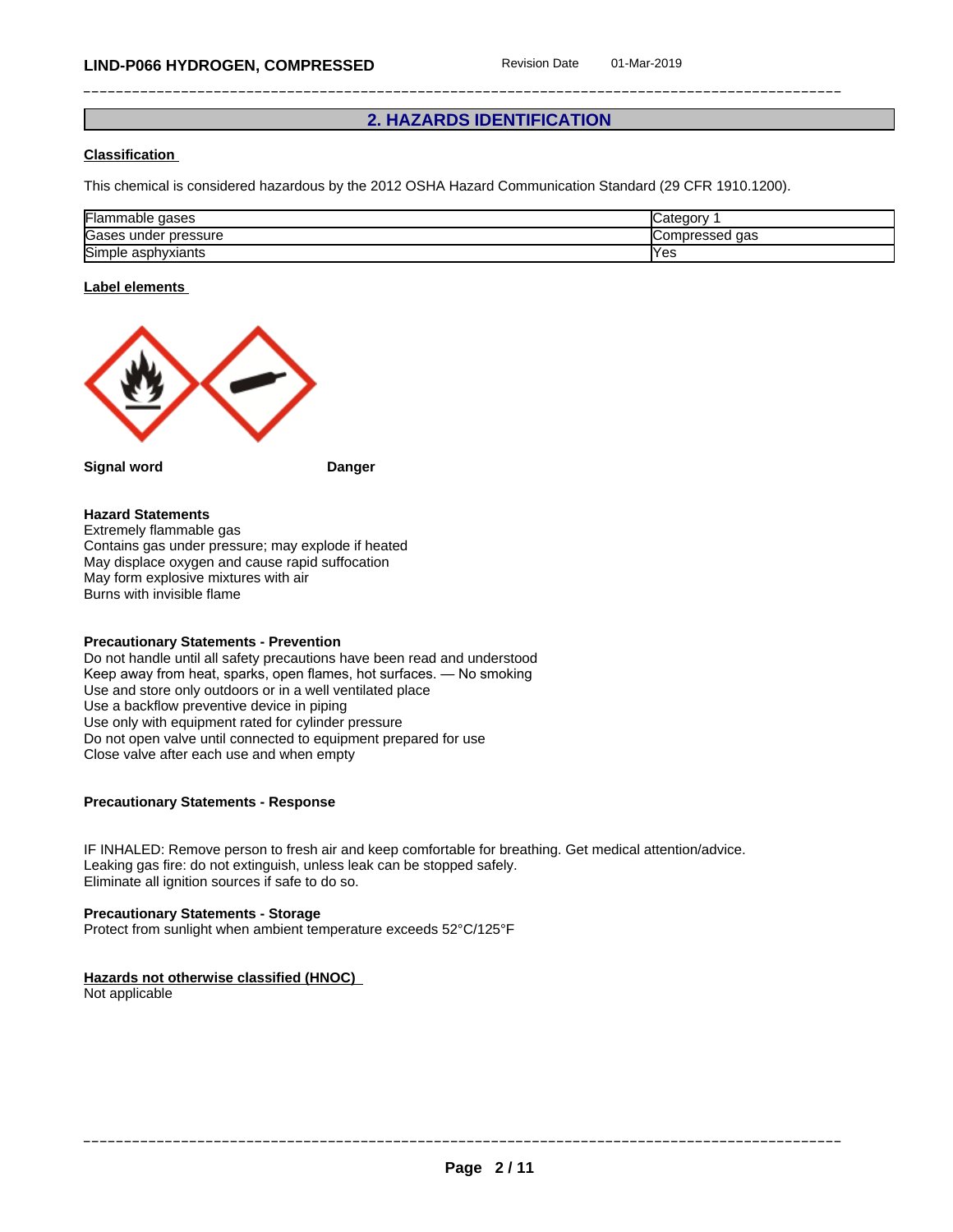# **3. COMPOSITION/INFORMATION ON INGREDIENTS**

| <b>Chemical Name</b> | CAS No.                                     | $\mathbf{a}$<br>Volume<br>-70 | Chemical<br>Formula |
|----------------------|---------------------------------------------|-------------------------------|---------------------|
| <b>HYDROGEN</b>      | $-1$<br>000<br>$\overline{ }$<br>74-<br>ບບເ | -99                           |                     |

|                                                             | <b>4. FIRST AID MEASURES</b>                                                                                                                                                                                                                                                                                                                                                                                                                                                                                                   |  |  |  |
|-------------------------------------------------------------|--------------------------------------------------------------------------------------------------------------------------------------------------------------------------------------------------------------------------------------------------------------------------------------------------------------------------------------------------------------------------------------------------------------------------------------------------------------------------------------------------------------------------------|--|--|--|
| Description of first aid measures                           |                                                                                                                                                                                                                                                                                                                                                                                                                                                                                                                                |  |  |  |
| <b>General advice</b>                                       | Show this safety data sheet to the doctor in attendance.                                                                                                                                                                                                                                                                                                                                                                                                                                                                       |  |  |  |
| <b>Inhalation</b>                                           | Remove to fresh air and keep comfortable for breathing. If breathing is difficult, give<br>oxygen. If breathing has stopped, give artificial respiration. Get medical attention<br>immediately.                                                                                                                                                                                                                                                                                                                                |  |  |  |
| <b>Skin contact</b>                                         | None under normal use. Get medical attention if symptoms occur.                                                                                                                                                                                                                                                                                                                                                                                                                                                                |  |  |  |
| Eye contact                                                 | None under normal use. Get medical attention if symptoms occur.                                                                                                                                                                                                                                                                                                                                                                                                                                                                |  |  |  |
| Ingestion                                                   | Not an expected route of exposure.                                                                                                                                                                                                                                                                                                                                                                                                                                                                                             |  |  |  |
| Self-protection of the first aider                          | RESCUE PERSONNEL SHOULD BE EQUIPPED WITH SELF-CONTAINED BREATHING<br>APPARATUS. Remove all sources of ignition.                                                                                                                                                                                                                                                                                                                                                                                                                |  |  |  |
| Most important symptoms and effects, both acute and delayed |                                                                                                                                                                                                                                                                                                                                                                                                                                                                                                                                |  |  |  |
| <b>Symptoms</b>                                             | Simple asphyxiant. May cause suffocation by displacing the oxygen in the air. Exposure to<br>oxygen-deficient atmosphere (<19.5%) may cause dizziness, drowsiness, nausea,<br>vomiting, excess salivation, diminished mental alertness, loss of consciousness and death.<br>Exposure to atmospheres containing 8-10% or less oxygen will bring about<br>unconsciousness without warning and so quickly that the individuals cannot help or protect<br>themselves. Lack of sufficient oxygen may cause serious injury or death. |  |  |  |
|                                                             | Indication of any immediate medical attention and special treatment needed                                                                                                                                                                                                                                                                                                                                                                                                                                                     |  |  |  |
| Note to physicians                                          | Treat symptomatically.                                                                                                                                                                                                                                                                                                                                                                                                                                                                                                         |  |  |  |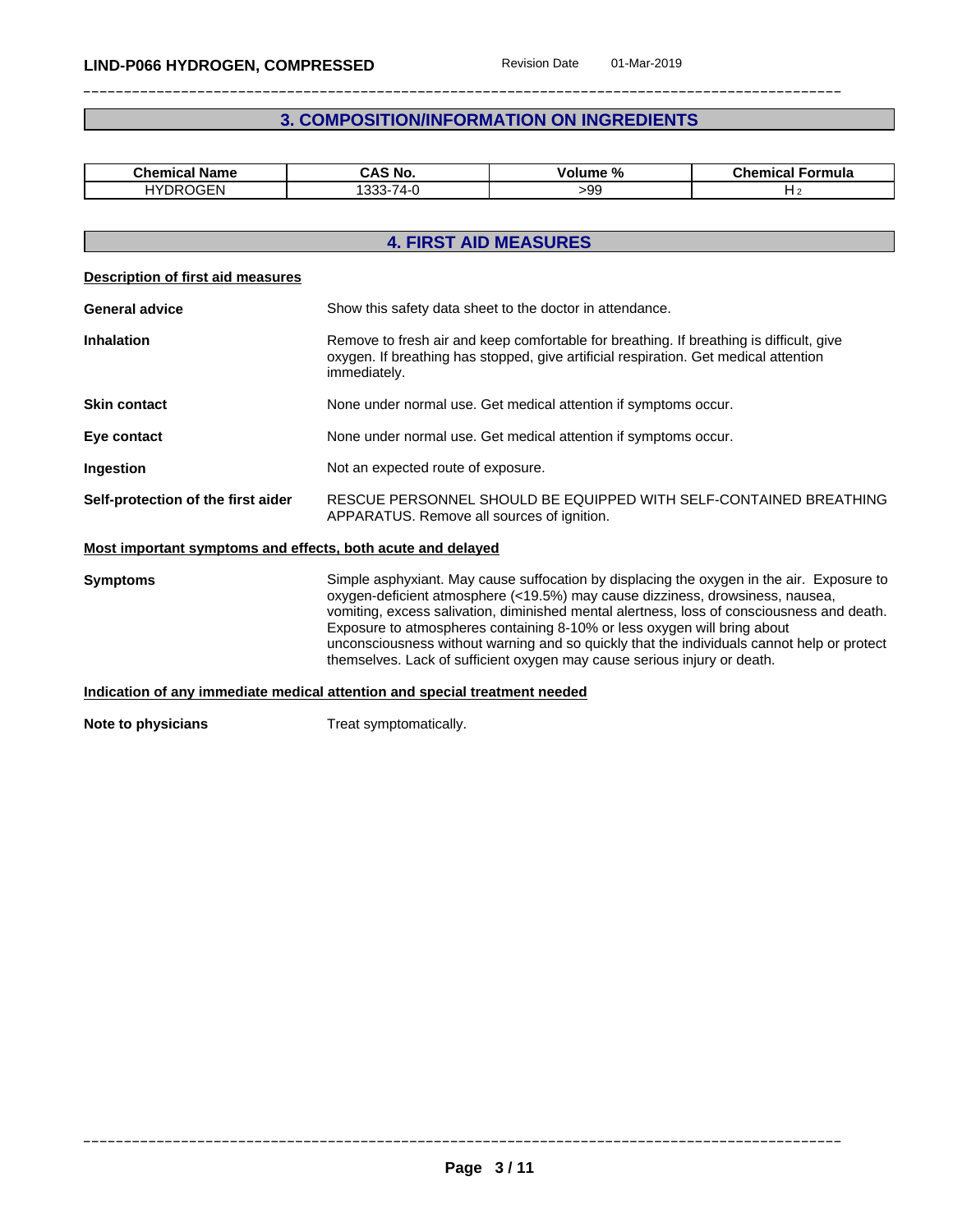# **5. FIRE-FIGHTING MEASURES**

#### **Suitable extinguishing media**

Dry chemical or CO2. Water spray (fog). DO NOT EXTINGUISH A LEAKING GAS FIRE UNLESS LEAK CAN BE STOPPED.

Unsuitable extinguishing media Do not use a solid water stream as it may scatter and spread fire.

#### **Specific extinguishing methods**

If possible, stop the flow of gas. Do not extinguish the fire until supply is shut off as otherwise an explosive-ignition may occur. If the fire is extinguished and the flow of gas continues, use increased ventilation to prevent build-up of explosive atmosphere. Ventilation fans must be explosion proof. Use non-sparking tools to close container valves.

Use water spray to cool surrounding containers. Be cautious of a Boiling Liquid Evaporating Vapor Explosion, BLEVE, if flame is impinging on surrounding containers. For massive fire, use unmanned hose holders or monitor nozzles; if this is impossible withdraw from area and let fire burn. Damaged cylinders should be handled only by specialists.

#### **Specific hazards arising from the chemical**

Extremely flammable gas. May form explosive mixtures with air. Hydrogen is very light and may collect in the upper portions of storage areas. Hydrogen burns with an almost invisible flame. High pressure releases may ignite with no apparent ignition source possibly via static electricity. Vapors may travel to source of ignition and flash back. Cylinders may rupture under extreme heat.

#### **Protective equipment and precautions for firefighters**

As in any fire, wear self-contained breathing apparatus pressure-demand, NIOSH (approved or equivalent) and full protective gear. As an immediate precautionary measure, isolate spill or leak area for at least 100 meters (330 feet) in all directions.

# **6. ACCIDENTAL RELEASE MEASURES**

#### **Personal precautions, protective equipment and emergency procedures**

| <b>Personal precautions</b>                          | ELIMINATE all ignition sources (no smoking, flares, sparks or flames in immediate area).<br>Evacuate personnel to safe areas. Ensure adequate ventilation, especially in confined<br>areas. Monitor oxygen level. Consider the risk of potentially explosive atmospheres. All<br>equipment used when handling the product must be grounded. Use non-sparking tools and<br>equipment. Wear self-contained breathing apparatus when entering area unless<br>atmosphere is proved to be safe. |
|------------------------------------------------------|--------------------------------------------------------------------------------------------------------------------------------------------------------------------------------------------------------------------------------------------------------------------------------------------------------------------------------------------------------------------------------------------------------------------------------------------------------------------------------------------|
| <b>Environmental precautions</b>                     |                                                                                                                                                                                                                                                                                                                                                                                                                                                                                            |
| <b>Environmental precautions</b>                     | Prevent spreading of vapors through sewers, ventilation systems and confined areas.                                                                                                                                                                                                                                                                                                                                                                                                        |
| Methods and material for containment and cleaning up |                                                                                                                                                                                                                                                                                                                                                                                                                                                                                            |
| <b>Methods for containment</b>                       | Stop the flow of gas or remove cylinder to outdoor location if this can be done without risk.<br>If leak is in container or container valve, contact the appropriate emergency telephone<br>number in Section 1 or call your closest Messer location.                                                                                                                                                                                                                                      |
| Methods for cleaning up                              | Return cylinder to Messer or an authorized distributor.                                                                                                                                                                                                                                                                                                                                                                                                                                    |
|                                                      |                                                                                                                                                                                                                                                                                                                                                                                                                                                                                            |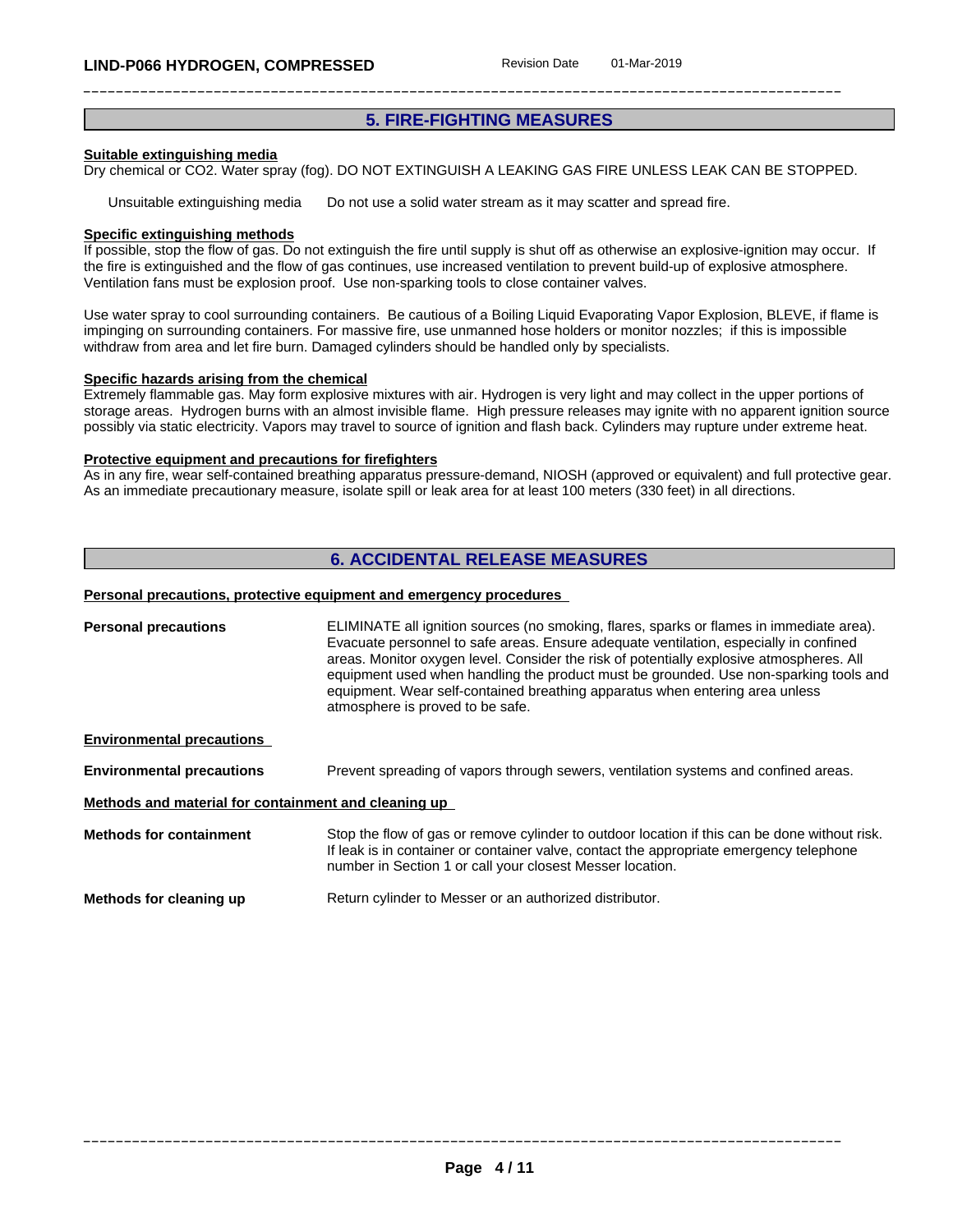# **7. HANDLING AND STORAGE**

#### **Precautions for safe handling**

#### **Advice on safe handling** Keep away from heat, hot surfaces, sparks, open flames and other ignition sources. No smoking Ground and bond all lines and equipment associated with product system. All equipment should be non-sparking and explosion proof Separate flammable gas cylinders from oxygen and other oxidizers by a minimum distance of 20 ft. or by a 5 ft. high barrier with a minimum fire resistance rating of a half an hour. "NO SMOKING" signs should be posted in storage and use areas. Hydrogen is non-corrosive. However hydrogen can interact with metals (hardened steels) to cause embrittlement.

Protect cylinders from physical damage; do not drag, roll, slide or drop. When moving cylinders, even for short distance, use a cart designed to transport cylinders. Never attempt to lift a cylinder by its valve protection cap. Never insert an object (e.g. wrench, screwdriver, pry bar,etc.) into valve cap openings. Doing so may damage valve, causing leak to occur. Use an adjustable strap wrench to remove over-tight or rusted caps. Use only with adequate ventilation. Use a backflow preventive device in piping. Use only with equipment rated for cylinder pressure. Close valve after each use and when empty. If user experiences any difficulty operating cylinder valve discontinue use and contact supplier. Ensure the complete gas system has been checked for leaks before use.

Never put cylinders into trunks of cars or unventilated areas of passenger vehicles. Never attempt to refill a compressed gas cylinder without the owner's written consent. Never strike an arc on a compressed gas cylinder or make a cylinder a part of an electrical circuit.

Only experienced and properly instructed persons should handle gases under pressure. Always store and handle compressed gas cylinders in accordance with Compressed Gas Association, pamphlet CGA-P1, Safe Handling of Compressed Gases in Containers.

For additional recommendations, consult Compressed Gas Association's pamphlets P-1, G-5, G-5.3, G-5.5, P-6 and Safety Bulletin SB-2. NFPA 50A coversgaseous hydrogen at consumer sites.

#### **Conditions for safe storage, including any incompatibilities**

**Storage Conditions** Store in cool, dry, well-ventilated area of non-combustible construction away from heavily trafficked areas and emergency exits. Keep at temperatures below 52°C / 125°F. Cylinders should be stored upright with valve protection cap in place and firmly secured to prevent falling. Use a "first in-first out" inventory system to prevent full cylinders from being stored for excessive periods of time. Full and empty cylinders should be segregrated. Stored containers should be periodically checked for general condition and leakage. Outside or detached storage is preferred.

**Incompatible materials Canadiates Constants** Oxidizing agents.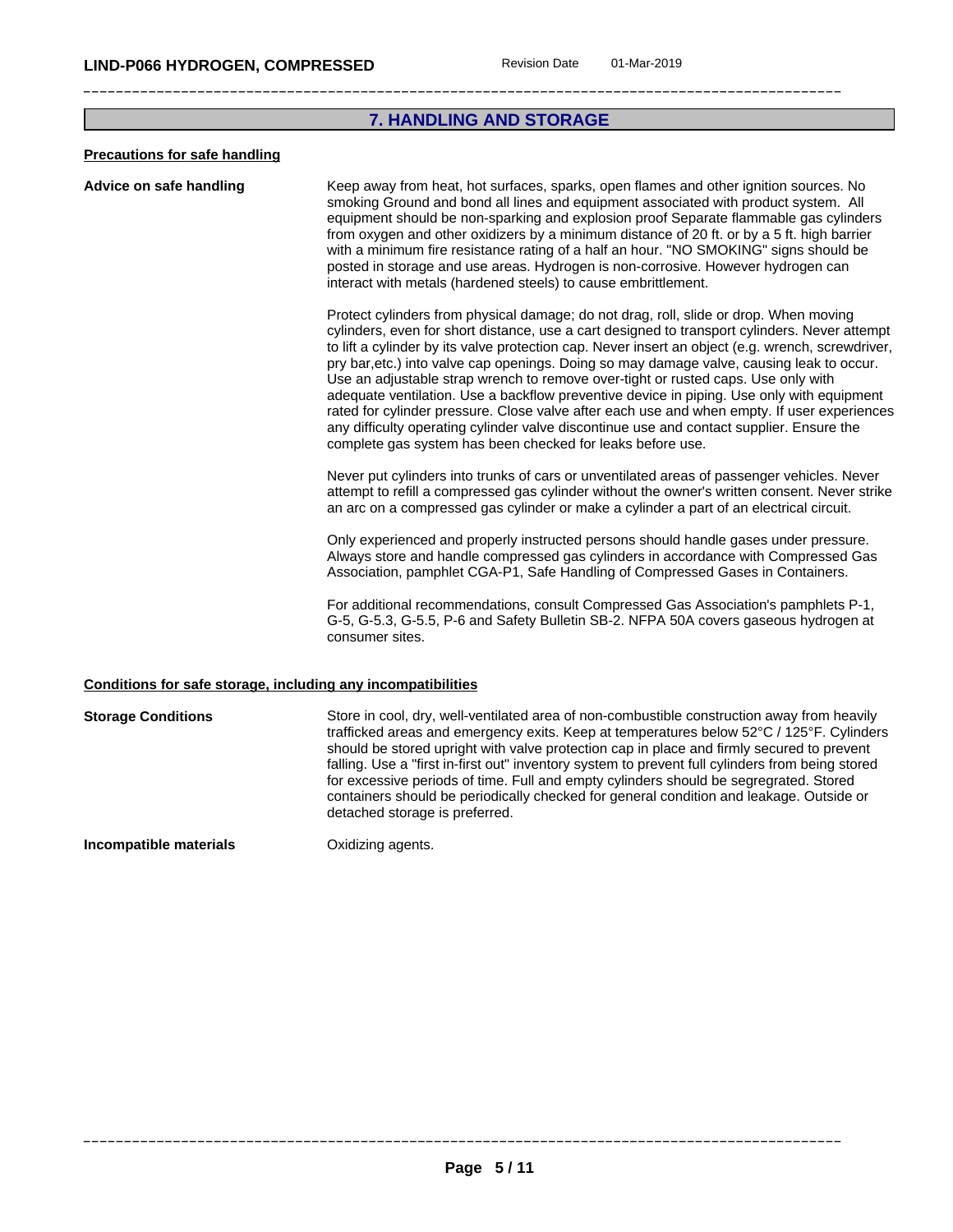# **8. EXPOSURE CONTROLS/PERSONAL PROTECTION**

#### **Control parameters**

| <b>Exposure Guidelines</b> |                         |                 |                   |
|----------------------------|-------------------------|-----------------|-------------------|
| <b>Chemical Name</b>       | <b>ACGIH TLV</b>        | <b>OSHA PEL</b> | <b>NIOSH IDLH</b> |
| <b>HYDROGEN</b>            | See Appendix F: Minimal | None            | None              |
| 1333-74-0                  | Oxygen Content          |                 |                   |

*ACGIH TLV: American Conference of Governmental Industrial Hygienists - Threshold Limit Value. OSHA PEL: Occupational* Safety and Health Administration - Permissible Exposure Limits. NIOSH IDLH: Immediately Dangerous to Life or Health

#### **Appropriate engineering controls**

**Engineering Controls** Explosion proof ventilation systems. Local exhaust ventilation to prevent accumulation of high concentrations and maintain air-oxygen levels at or above 19.5%. Oxygen detectors should be used when asphyxiating gases may be released. Systems under pressure should be regularly checked for leakages. Consider installation of leak detection systems in areas of use and storage.

| Individual protection measures, such as personal protective equipment |                                                                                                                                                                              |  |  |
|-----------------------------------------------------------------------|------------------------------------------------------------------------------------------------------------------------------------------------------------------------------|--|--|
| <b>Eye/face protection</b>                                            | Wear safety glasses with side shields (or goggles).                                                                                                                          |  |  |
| Skin and body protection                                              | Work gloves and safety shoes are recommended when handling cylinders. Wear fire/flame<br>resistant/retardant clothing. Take precautionary measures against static discharge. |  |  |
| <b>Respiratory protection</b>                                         | Use positive pressure airline respirator with escape cylinder or self contained breathing<br>apparatus for oxygen-deficient atmospheres (<19.5%).                            |  |  |
| <b>General Hygiene Considerations</b>                                 | Handle in accordance with good industrial hygiene and safety practice.                                                                                                       |  |  |

# **9. PHYSICAL AND CHEMICAL PROPERTIES**

#### **Information on basic physical and chemical properties**

| Gas<br>Colorless<br>Odorless<br>No information available<br>Not applicable<br>$-259.2$ °C / $-434.8$ °F<br>Not applicable<br>Flammable Gas<br>4%<br>75%<br>Not applicable<br>570 °C / 1058 °F<br>No data available<br>$0.019$ vol/vol @ 15.6°C<br>No data available |
|---------------------------------------------------------------------------------------------------------------------------------------------------------------------------------------------------------------------------------------------------------------------|
| Not applicable                                                                                                                                                                                                                                                      |
|                                                                                                                                                                                                                                                                     |

| <b>Chemical Name</b> | Molecular<br>weight | <b>Boiling</b><br>point/range | Vapor Pressure                | Vapor density<br>$(air = 1)$ | <b>Gas Density</b><br>$ka/m^3@20°C$ | Critical<br><b>Temperature</b> |
|----------------------|---------------------|-------------------------------|-------------------------------|------------------------------|-------------------------------------|--------------------------------|
| <b>HYDROGEN</b>      | .00                 | $-252.8 °C$                   | Above critical<br>temperature | 0.07                         | 0.083                               | -240 °C                        |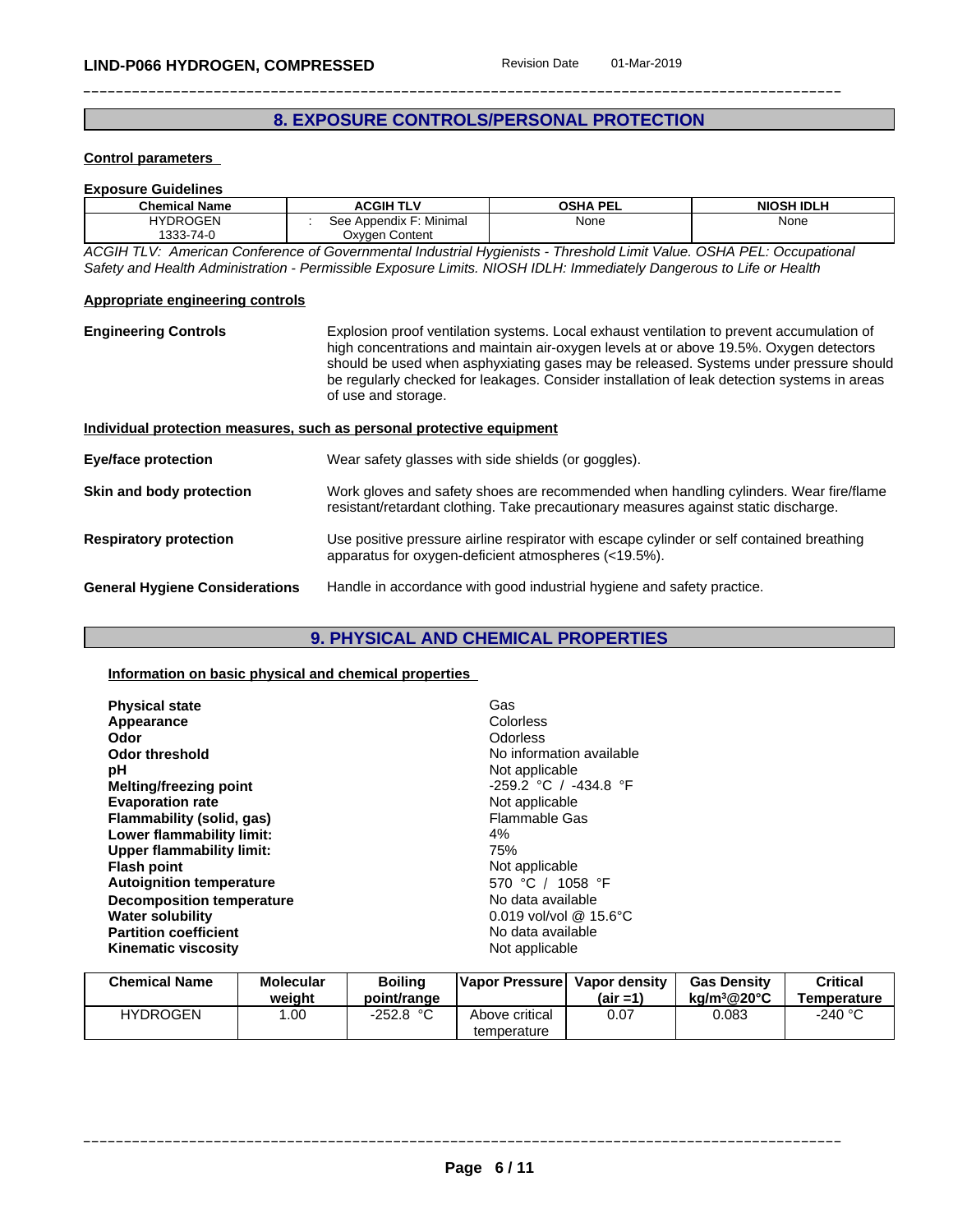# **10. STABILITY AND REACTIVITY**

#### **Reactivity**

Not reactive under normal conditions

### **Chemical stability**

Stable under normal conditions.

#### **Explosion data**

**Sensitivity to Mechanical Impact** None. **Sensitivity to Static Discharge** Yes.

#### **Possibility of Hazardous Reactions**

May form explosive mixtures with air. May react violently with oxidizers.

#### **Conditions to avoid**

Heat, flames and sparks. Flammable or explosive when mixed with chlorine or other oxidizing materials. Fluorine and hydrogen react at -418°F (-250°C) when impurities are present. Chlorine/hydrogen mixtures explode if exposed to light. Lithium metal will burn in a hydrogen atmosphere.

#### **Incompatible materials**

Oxidizing agents.

**Hazardous Decomposition Products** None known.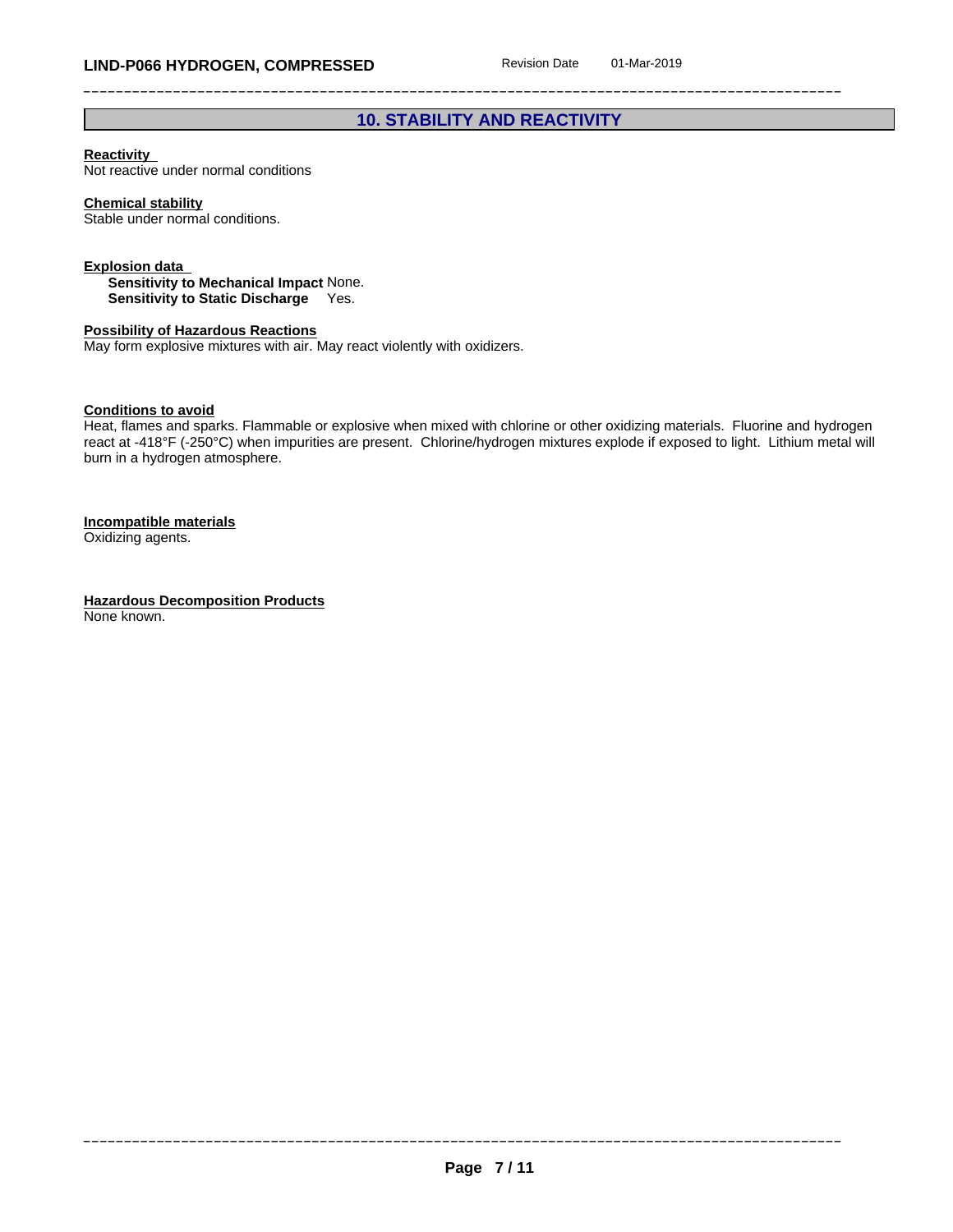# **11. TOXICOLOGICAL INFORMATION**

| Information on likely routes of exposure                                                                                                                                                                                                                 |           |                                                                                                                                                                  |             |                                                                                                                                                                                                                                                                                                                                                                                                                                                                                                                                 |                                      |  |
|----------------------------------------------------------------------------------------------------------------------------------------------------------------------------------------------------------------------------------------------------------|-----------|------------------------------------------------------------------------------------------------------------------------------------------------------------------|-------------|---------------------------------------------------------------------------------------------------------------------------------------------------------------------------------------------------------------------------------------------------------------------------------------------------------------------------------------------------------------------------------------------------------------------------------------------------------------------------------------------------------------------------------|--------------------------------------|--|
| <b>Inhalation</b>                                                                                                                                                                                                                                        |           | Product is a simple asphyxiant.                                                                                                                                  |             |                                                                                                                                                                                                                                                                                                                                                                                                                                                                                                                                 |                                      |  |
| <b>Skin contact</b>                                                                                                                                                                                                                                      |           | No data available                                                                                                                                                |             |                                                                                                                                                                                                                                                                                                                                                                                                                                                                                                                                 |                                      |  |
| Eye contact                                                                                                                                                                                                                                              |           | No data available                                                                                                                                                |             |                                                                                                                                                                                                                                                                                                                                                                                                                                                                                                                                 |                                      |  |
| Ingestion                                                                                                                                                                                                                                                |           | Not an expected route of exposure.                                                                                                                               |             |                                                                                                                                                                                                                                                                                                                                                                                                                                                                                                                                 |                                      |  |
| Information on toxicological effects                                                                                                                                                                                                                     |           |                                                                                                                                                                  |             |                                                                                                                                                                                                                                                                                                                                                                                                                                                                                                                                 |                                      |  |
| <b>Symptoms</b>                                                                                                                                                                                                                                          |           |                                                                                                                                                                  |             | Simple asphyxiant. May cause suffocation by displacing the oxygen in the air. Exposure to<br>oxygen-deficient atmosphere (<=19.5%) may cause dizziness, drowsiness, nausea,<br>vomiting, excess salivation, diminished mental alertness, loss of consciousness and death.<br>Exposure to atmospheres containing 8-10% or less oxygen will bring about<br>unconsciousness without warning and so quickly that the individuals cannot help or protect<br>themselves. Lack of sufficient oxygen may cause serious injury or death. |                                      |  |
|                                                                                                                                                                                                                                                          |           |                                                                                                                                                                  |             | Delayed and immediate effects as well as chronic effects from short and long-term exposure                                                                                                                                                                                                                                                                                                                                                                                                                                      |                                      |  |
| <b>Irritation</b><br><b>Sensitization</b><br><b>Germ cell mutagenicity</b><br>Carcinogenicity<br><b>Reproductive toxicity</b><br><b>STOT - single exposure</b><br><b>STOT - repeated exposure</b><br><b>Chronic toxicity</b><br><b>Aspiration hazard</b> |           | Not classified.<br>Not classified.<br>Not classified.<br>IARC or NTP.<br>Not classified.<br>Not classified.<br>Not classified.<br>None known.<br>Not applicable. |             | This product does not contain any carcinogens or potential carcinogens listed by OSHA,                                                                                                                                                                                                                                                                                                                                                                                                                                          |                                      |  |
| <b>Numerical measures of toxicity</b>                                                                                                                                                                                                                    |           |                                                                                                                                                                  |             |                                                                                                                                                                                                                                                                                                                                                                                                                                                                                                                                 |                                      |  |
| <b>Chemical Name</b>                                                                                                                                                                                                                                     | Oral LD50 |                                                                                                                                                                  | Dermal LD50 | <b>Inhalation LC50</b>                                                                                                                                                                                                                                                                                                                                                                                                                                                                                                          | <b>Inhalation LC50</b><br>(CGA P-20) |  |
| <b>HYDROGEN</b><br>1333-74-0                                                                                                                                                                                                                             |           |                                                                                                                                                                  |             | $> 15000$ ppm (Rat) 1 h                                                                                                                                                                                                                                                                                                                                                                                                                                                                                                         |                                      |  |
| <b>Product Information</b><br>Oral LD50<br><b>Dermal LD50</b><br><b>Inhalation LC50</b>                                                                                                                                                                  |           | No information available<br>No information available.<br>No information available                                                                                |             |                                                                                                                                                                                                                                                                                                                                                                                                                                                                                                                                 |                                      |  |

**12. ECOLOGICAL INFORMATION**

#### **Ecotoxicity**

No known acute aquatic toxicity.

#### **Persistence and degradability** Not applicable.

**Bioaccumulation** No information available.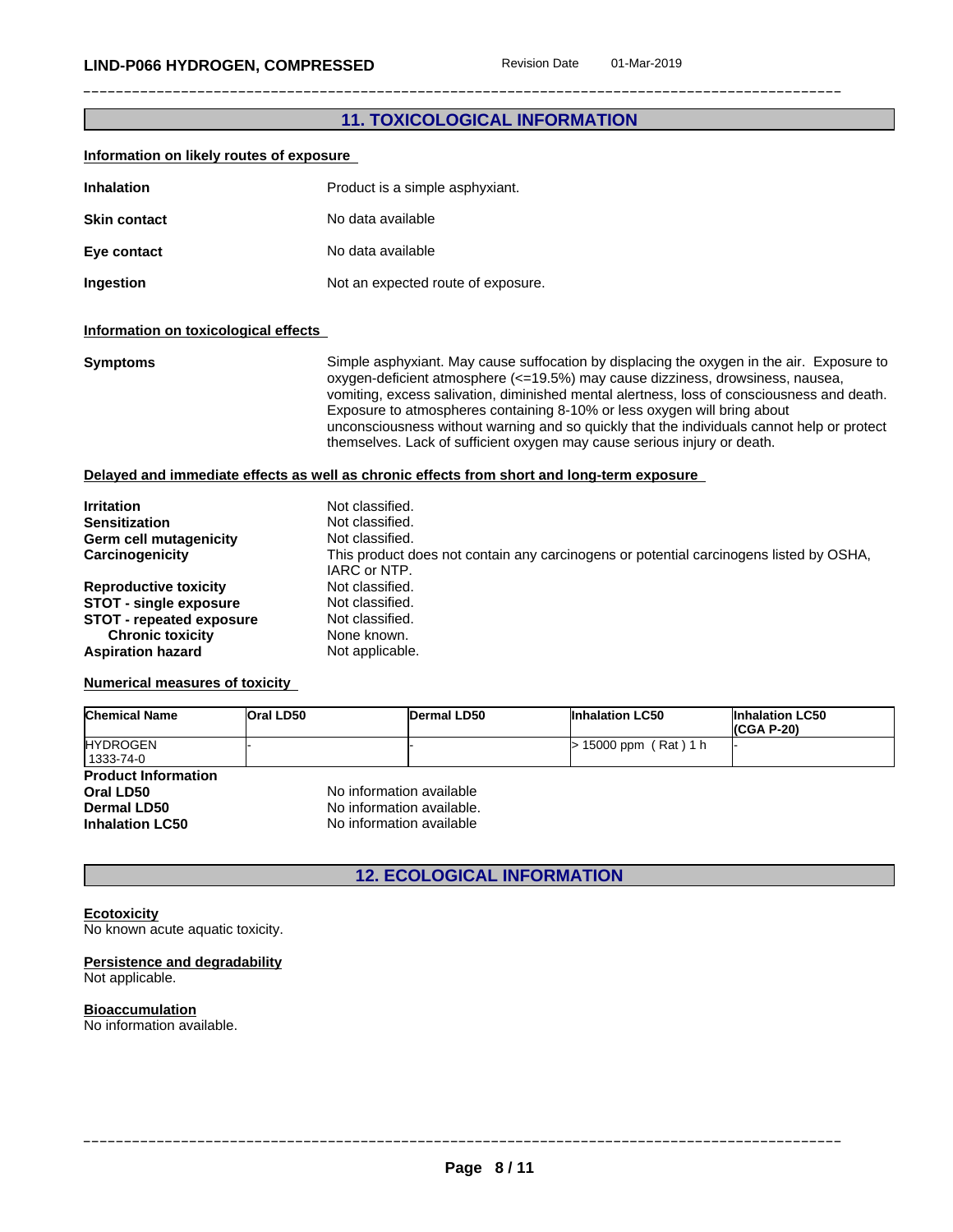# **13. DISPOSAL CONSIDERATIONS**

### **Waste treatment methods**

**Disposal of wastes** Do not attempt to dispose of residual waste or unused quantities. Return in the shipping container PROPERLY LABELED WITH ANY VALVE OUTLET PLUGS OR CAPS SECURED AND VALVE PROTECTION CAP IN PLACE to Messer for proper disposal.

# **14. TRANSPORT INFORMATION**

# **DOT**

| UN1049                            |
|-----------------------------------|
| Hydrogen, compressed              |
| 21                                |
| N89                               |
| UN1049, Hydrogen, compressed, 2.1 |
| 115                               |
|                                   |

#### **TDG**

| UN/ID no.            | UN1049                         |
|----------------------|--------------------------------|
| Proper shipping name | Hydrogen, compressed           |
| <b>Hazard Class</b>  |                                |
| <b>Description</b>   | UN1049 Hydrogen, compressed2.1 |

#### **IATA**

| UN/ID no.                 | UN1049                            |
|---------------------------|-----------------------------------|
| Proper shipping name      | Hydrogen, compressed              |
| <b>Hazard Class</b>       | 2.1                               |
| <b>ERG Code</b>           | 10 <sub>L</sub>                   |
| <b>Special Provisions</b> | A1                                |
| <b>Description</b>        | UN1049, Hydrogen, compressed, 2.1 |

#### **IMDG**

| UN/ID no.            | UN1049                            |
|----------------------|-----------------------------------|
| Proper shipping name | Hydrogen, compressed              |
| <b>Hazard Class</b>  | 2.1                               |
| EmS-No.              | F-D. S-U                          |
| <b>Description</b>   | UN1049, Hydrogen, compressed, 2.1 |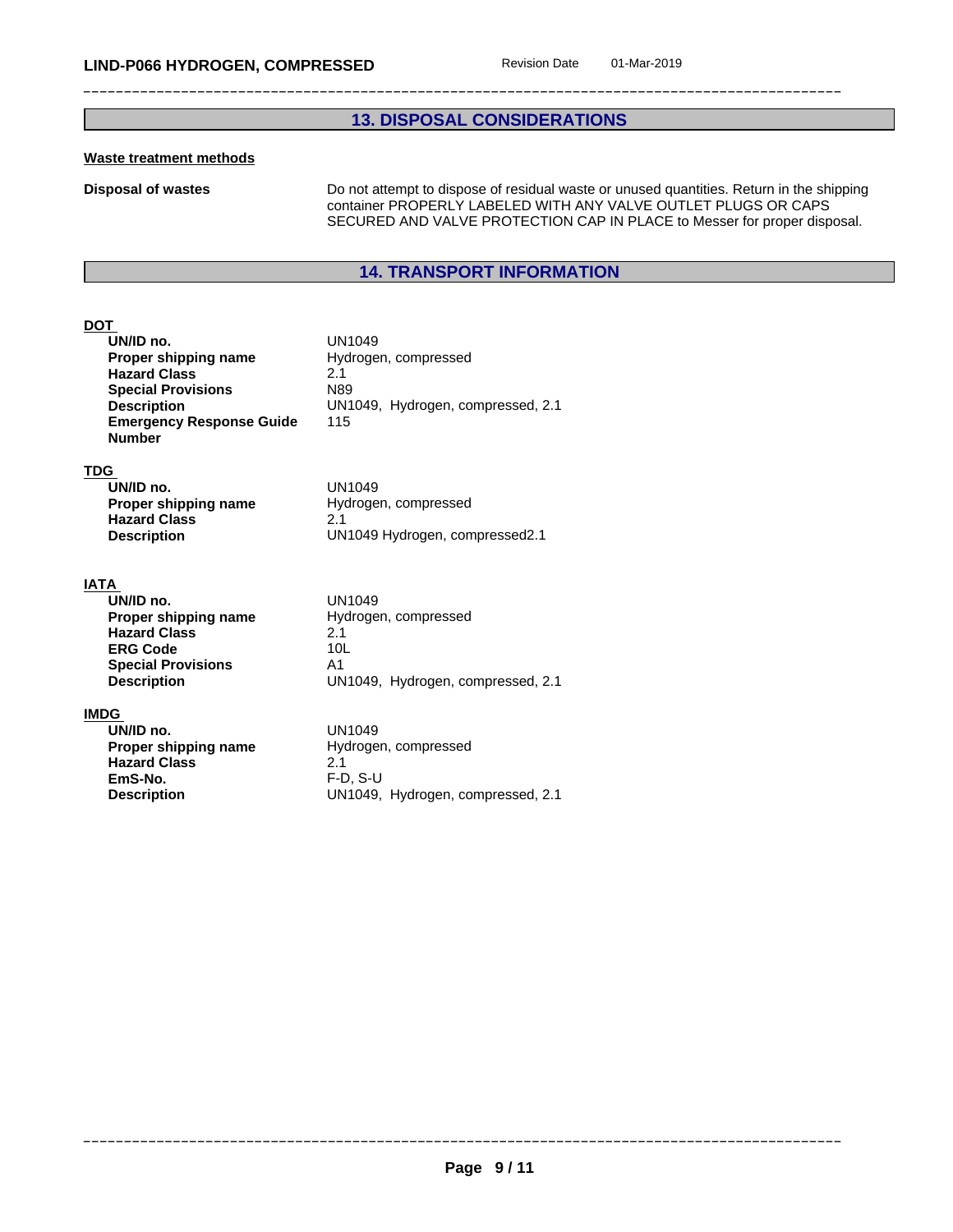# **15. REGULATORY INFORMATION**

## **INTERNATIONAL INVENTORIES**

| TSCA                 | Complies |
|----------------------|----------|
| <b>DSL/NDSL</b>      | Complies |
| <b>EINECS/ELINCS</b> | Complies |

**Legend:** 

**TSCA** - United States Toxic Substances Control Act Section 8(b) Inventory **DSL/NDSL** - Canadian Domestic Substances List/Non-Domestic Substances List **EINECS/ELINCS** - European Inventory of Existing Chemical Substances/European List of Notified Chemical Substances

#### **US FEDERAL REGULATIONS**

#### **SARA 313**

Section 313 of Title III of the Superfund Amendments and Reauthorization Act of 1986 (SARA). This product does not contain any chemicals which are subject to the reporting requirements of the Act and Title 40 of the Code of Federal Regulations, Part 372.

#### **SARA 311/312 Hazard Categories**

Should this product meet EPCRA 311/312 reporting criteria at 40 CFR 370, refer to Section 2 of this SDS for appropriate classifications.

#### **CERCLA**

This material, as supplied, does not contain any substances regulated as hazardous substances under the Comprehensive Environmental Response Compensation and Liability Act (CERCLA) (40 CFR 302) or the Superfund Amendments and Reauthorization Act (SARA) (40 CFR 355). There may be specific reporting requirements at the local, regional, or state level pertaining to releases of this material.

#### **Clean Air Act,Section 112 Hazardous Air Pollutants (HAPs) (see 40 CFR 61)**

This product does not contain any substances regulated as hazardous air pollutants (HAPS) under Section 112 of the Clean Air Act Amendments of 1990.

#### **CWA** (Clean Water Act)

This product does not contain any substances regulated as pollutants pursuant to the Clean Water Act (40 CFR 122.21 and 40 CFR 122.42)

#### **Risk and Process Safety Management Programs**

This material, as supplied, contains one or more regulated substances with specified thresholds under 40 CFR Part 68 or regulated as a highly hazardous chemical pursuant to the 29 CFR Part 1910.110 with specified thresholds:

| <b>Chemical Name</b> | <b>Accidental Release</b><br><b>Prevention - Toxic</b><br><b>Substances</b> | U.S. - CAA (Clean Air Act) -   U.S. - CAA (Clean Air Act) -  <br><b>Accidental Release</b><br><b>Prevention - Flammable</b><br><b>Substances</b> | U.S. - OSHA - Process<br><b>Safety Management - Highly</b><br><b>Hazardous Chemicals</b> |
|----------------------|-----------------------------------------------------------------------------|--------------------------------------------------------------------------------------------------------------------------------------------------|------------------------------------------------------------------------------------------|
| <b>HYDROGEN</b>      |                                                                             | 10000 lb                                                                                                                                         |                                                                                          |

## **US STATE REGULATIONS**

#### **California Proposition 65**

This product does not contain any Proposition 65 chemicals

#### **U.S. State Right-to-Know Regulations**

| ----<br>'anıa | 1000<br>IVI d<br>. | $I^{\alpha}$<br><b>New</b> | Chemical<br>Name |
|---------------|--------------------|----------------------------|------------------|
|---------------|--------------------|----------------------------|------------------|